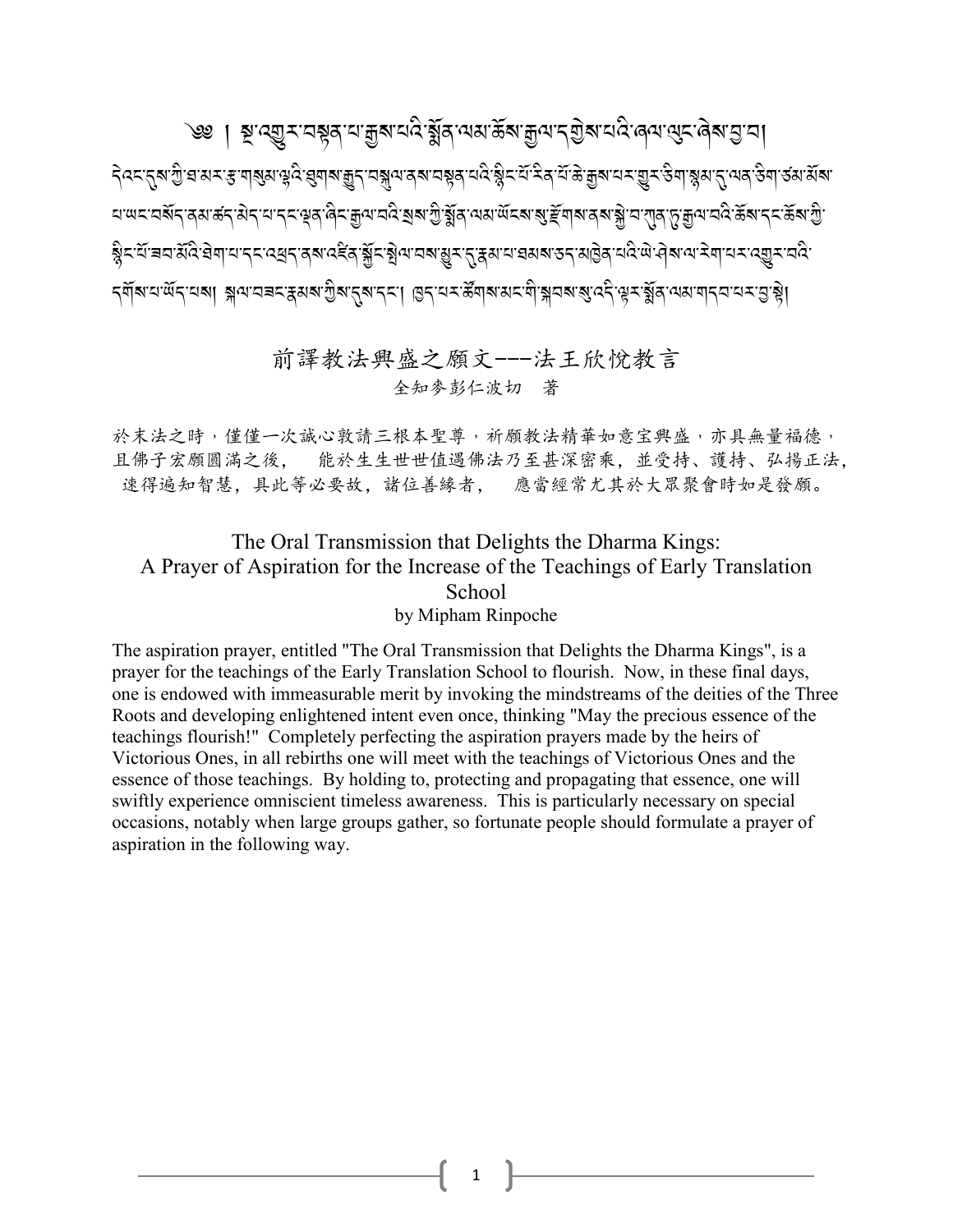### ৰ'ৰ্মা ৰ্ম্ভবাৰ্যবৰ্ত্ত্ববৈদ্যৰ বাৰ্ণবাৰ্য ব্ৰম্বাদ্যৰ বিদ্যা

南摩 巧結得瓦謝巴者當吉〔祈禱十方善逝及佛子〕 NAMO CHOK CHU'I DE WAR SHEK PA SEI DANG CHEI Homage! O Sugatas of the ten directions and your heirs,

এ.ল.প্ৰথপ্ৰ প্ৰতিষ্ঠা প্ৰত্যা

恰巴年美夏結加波當〔尤其無與倫比釋迦佛〕 KHYED PAR NYAM MED SHA KYA'I GYAL PO DANG and especially the incomparable King of the Shakyas,

ক্ৰুণ ৰৰ"নক্কুন নেমাৰৰ নম্বৰ বেৰণৰ নেতৃ স্কুৰাৰ। ।

加這嘉當尼單帕畢措〔八大菩薩十六聖尊眾〕 GYAL SEI GYED DANG NEI TEN PAK PA'I TSOK the eight sons of Victorious Ones and hosts of exalted arhats,

### <u> য়৾৾</u><br>য়ড়য়ৼড়৻ৼয়ৼঢ়৻য়ড়য়য়য়য়য়য়য়য়য়

欽哲達涅秋南恭思所〔智悲尊主聖眾作垂念〕 KHYEN TSE'I DAG NYID CHOG NAM GONG SU SOL sublime embodiments of wisdom and love, heed me!

<u>สสุ สรุ สมูร สุ</u>สุสารหลุส สาร์ สาร์

盼得炯匿單巴仁波切〔利樂源泉教法如意宝〕 PEN DE'I JUNG NEI TEN PA RIN PO CHE The precious teachings, the source of benefit and happiness,

য়ৢ৾ঌৼ৻ৼৼ৶য়৸ৼৼঢ়৸ড়৻ড়৸ড়৻ড়৸৸ৼ৸ৼ৸ৼ৸৸৸৸ৼ৸ৼ৸ঢ়৸ঢ়

敦當森花帕巴秋南吉〔殊聖本師勇士諸聖眾〕 TON DANG SEM PA PAK PA CHOG NAM KYI are the goal that Buddas, Bodhisattvas and other sublime and exalted ones

<u>พรพร</u>รุฑุสสราสรัสเดิรสรุสาสสิรัส

樣樣嘎威札讓納畢敦〔歷盡千辛萬苦求覓義〕 YANG YANG KA WEI TSAL ZHING NAG PA'I DON have sought with hardship and contemplated again and again

 $\overline{2}$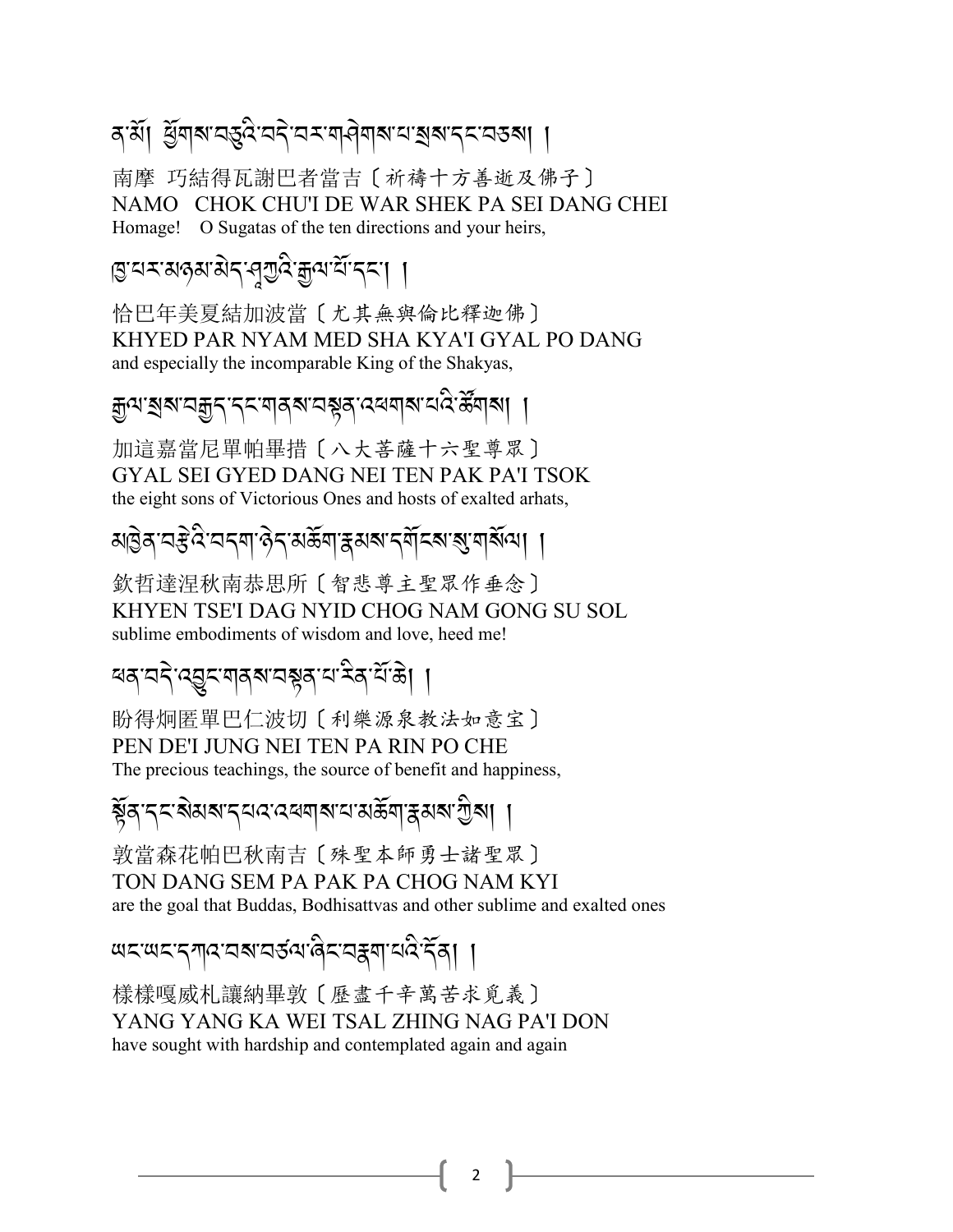### *য়ড়ৣ৾ৠ৶৾৾*ৠ৸৻৸ৢ৻ৼ৻ড়৸৻৸৸৸৸৸৸৸৸৸৸৸৸

措借加為單巴吉結久〔祈願蓮生大師教法興〕 TSO KYE GYAL WA'I TEN PA GYEI GYUR CHIG May the teachings of the Lake-Born Victorious One flourish!

#### <u> মান্দই্র্মন'র্ইম'ক্লুন'ম্</u>পুন'নই'র্ম'ন্স'ন্দ'ন্'। ।

堪洛秋加哲畢洛班當〔師君堪布應化譯智者〕 KHEN LOB CHO GYAL TRUL PA'I LO PEN DANG The abbot, the master, the Dharma king, translators and scholars

## <u> বশ্বযোটক ধূৰা বহুৰ বহুৰ বৰুৱে লেক্ট্ৰা ।</u>

嘎得熱真結巴耶單拉〔教藏持明傳承諸本尊〕 KA TER RIG DZIN GYUD PA YI DAM LHA who are enlightened emanations, rigdzin lineage holders of kama and terma traditions,

## য়<sup>ॱ</sup>য়য়৾ঀ<sup>৽</sup>য়ৗৼ৻ৼৄৼ৴য়৾য়৽৴৻য়৾ঀয়৽৻ড়৸ৼঢ়৻ৼ৻ৼৢয়৸য়৻

瑪衮薩多結森這畢措〔三續瑪衮三大護法眾〕 MA GON ZA DOR GYUD SUM DREK PA'I TSOK Ekadzati, Maning Nagpo, Rahula, Dorje Leegpa and hosts of the three lineages of arrogant ones,

#### য়ৢ৽৻য়ৣঽৼৼ৽ঀয়ৣয়৽৻ৼৢ৽ড়ৢয়৸৶ৼ৻য়৾ৼৼ৸ৼ৸ৼ৻৸

阿結雜森拉措恭思所〔前譯三根本眾請垂念〕 NGA GYUR TSA SUM LHA TSOK GONG SU SOL hosts of deities, the Three Roots of the early translation school, heed me!

#### <mark>্</mark>ধন'নশ্পুৰ'মৰ্দ্<sup>:</sup>দ্ন'শ্পুৰাৰ'শ্ৰুপ্ৰ'মন্নন্মৰ দ্বা

持單多當阿結慈他達〔佛陀一切顯宗密宗法〕 TUB TEN DO DANG NGAK KYI TSUL TA DAG The teachings of the Sage, the limitless methods of sutra and tantra,

#### ঘ্ৰমত্তৰ স্ট্ৰমন্ত্ৰ'ন্নমন্ত্ৰমন্ত্ৰমান। ।

剛堅炯思這威掌皆巴〔以慈憫心引入雪域境〕 GANG CHEN JONG SU TSE WEI DRANG GYUR PA were brought with loving care to the Land of Snows,

 $\overline{3}$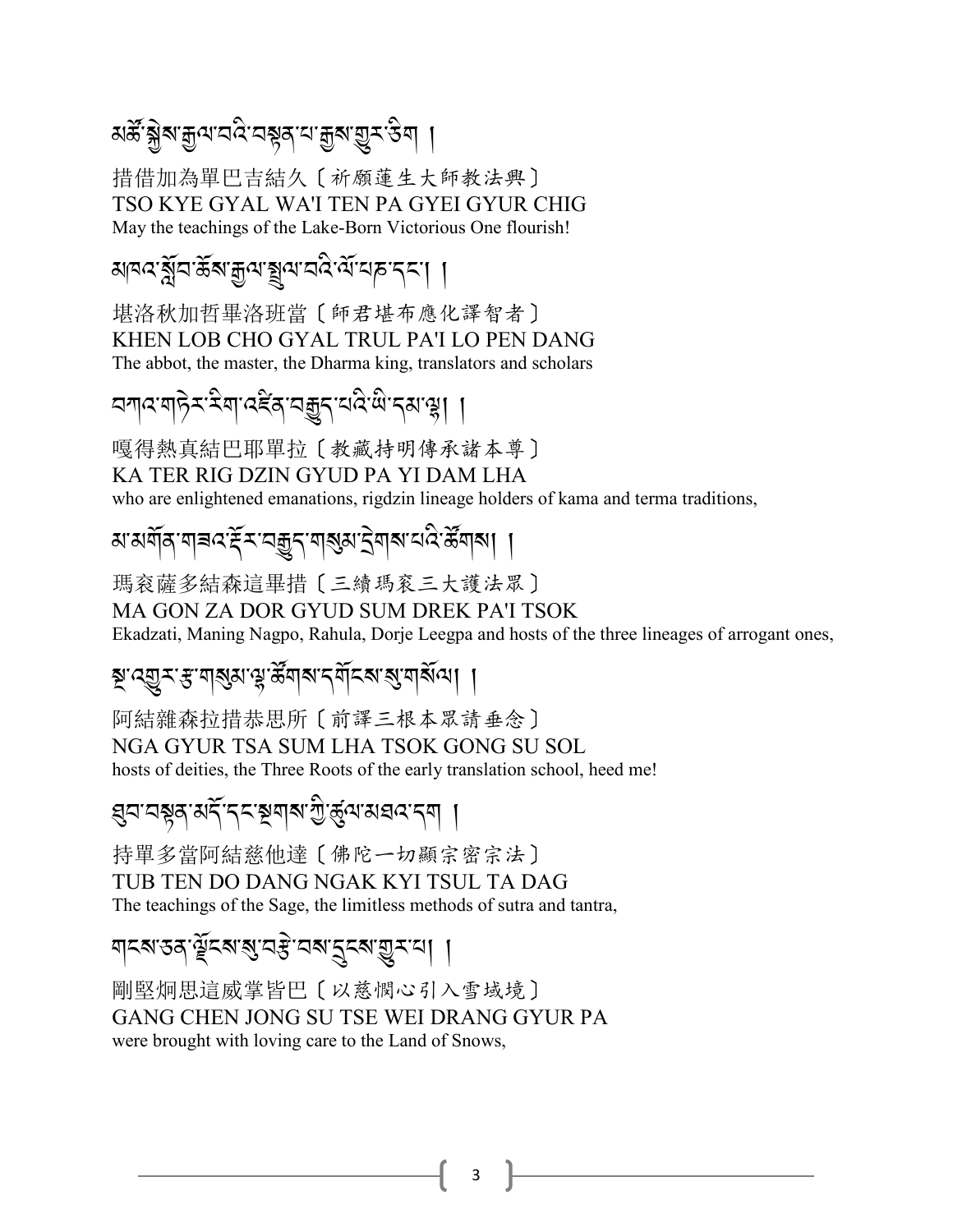### ଌ୕ଵ୴ଽଽୢୖୠ୴୴ୖୡୖ*ଽ*ୖ୕ଽୡ<sup>୵</sup>ଽ୶୳ଽ୴ଽ୶୲୲୲

起目貝為多傑單供尼〔廣弘金剛誓言憶念已〕 CHEI CHER PEL WA'I DOR JE'I DAM GONG NEI so remember your vajra oath to ensure that they increase greatly.

### *য়ড়ৣ৾ৠ৶৾৾*ৠ৸৸ৢ৸৻৸৸ড়৸ৼঢ়৸ড়৸ৼ৻ড়৸

措借加為單巴吉記久〔祈願蓮生大師教法興〕 TSO KYE GYAL WA'I TEN PA GYEI GYUR CHIG May the teachings of the Lake-Born Victorious One flourish!

### र्युषाबाह्रबाज्ञुत्पावदि ब्राणबुद्ध्यबाद्य हैं। ।

巧苗加為格頌圖多傑〔遍時空佛身語意金剛〕 CHOK DU GYAL WA'I KU SUNG TUK DORJE Through the vajra body, speech and mind of Victorious Ones of all directions and times,

## <sup>ঽ</sup>য়য়য়য়য়য়য়য়ৼঢ়ঽড়ড়ড়৻ড়৸ৼঢ়ড়ড়য়ঢ়

熱桑森輝結赤若莫衣〔三部勇士幻化遊舞力〕 RIK SUM SEM PA'I GYU TRUL ROL MO YI the harmonious magical display of the Bodhisattvas of the three families,

#### য়ঽয়ড়ঽৼ৶ৼঢ়ৼৣ৻৸৻৸৸৸৸৸৸৸৸৸৸৸৸৸৸

剛堅盼得涅瑪薩瓦雜〔從而明現雪域利樂日〕 GANG CHEN PEN DE'I NYI MA SAL WAR DZED the sun of benefit and happiness illuminates the Land of Snows.

### য়ড়<u>ॖॷ</u>ॕॷॵय़ऀॷॎॾऻॷॳॷॴख़ॷॎऻ

措借加為單巴吉記久〔祈願蓮生大師教法興〕 TSO KYE GYAL WA'I TEN PA GYEI GYUR CHIG May the teachings of the Lake-Born Victorious One flourish!

#### য়ৢ৾৾ঀ৾ৼঀৼয়ৣ৾ঀৼৗৠ৶ৼ৻৸য়৸ৼ৸ড়ৢঀ৾ৼৢৼ৻ৼ৻ৼ৻৸৸

加當加者帕巴欽波措〔佛與佛子諸大聖者眾〕 GYAL DANG GYAL SEI PAK PA CHEN PO'I TSOK The hosts of Victorious Ones, their heirs and other exalted ones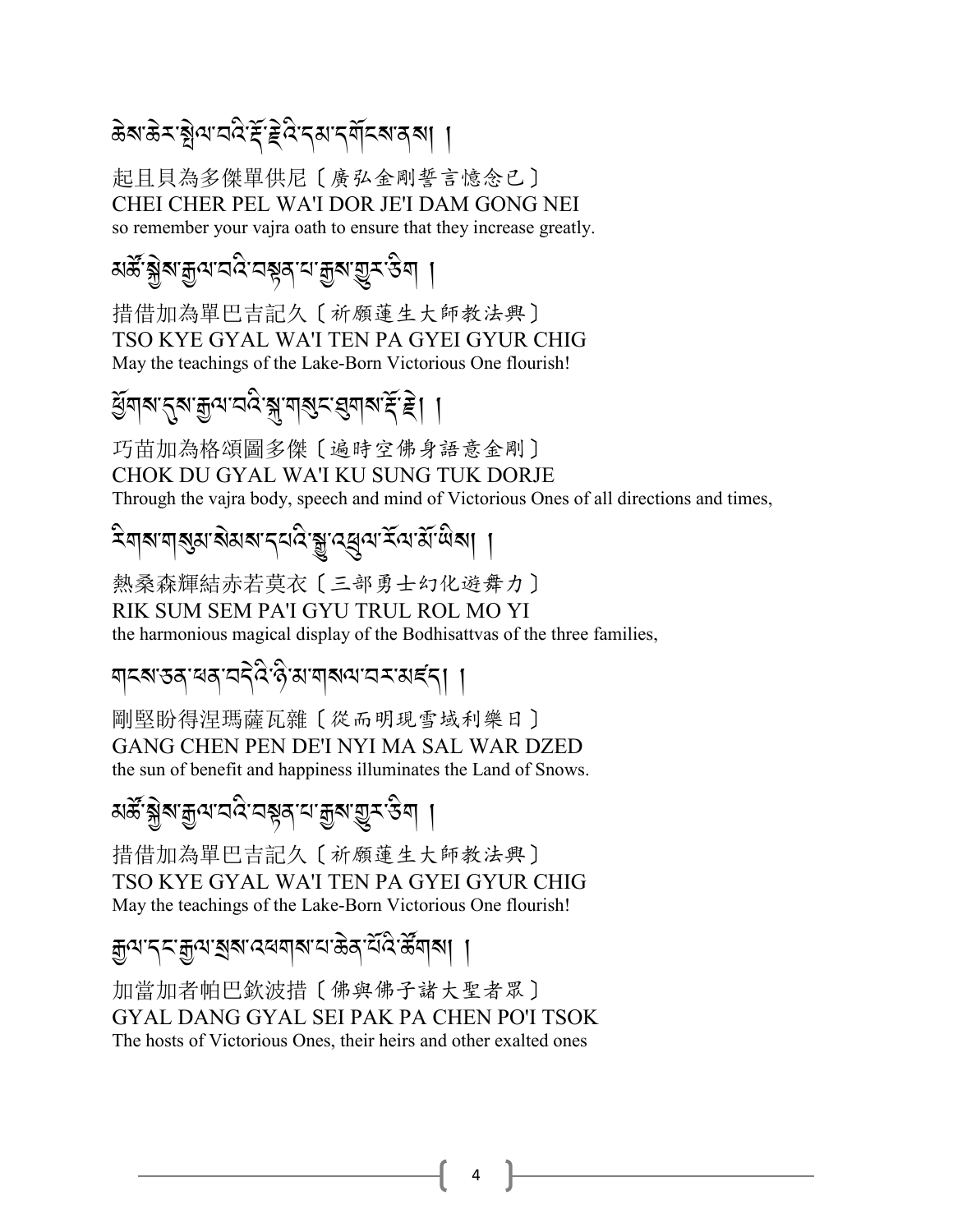### ଘঝঝ'ৱৰিম্যুন'ৱৰ্ষিয়'ৰ্ম'ণ কুম'ৱৰ্মৰ ।।

三神哲畢度嘎尼松涅〔隨意幻化住於游舞相〕 SAM ZHIN TRUL PA'I DO GAR NYER ZUNG NEI participated in a drama of conscious emanations,

### द्वित्रज्ञयायश्लर्वे राष्ट्रियुत्पासक्रवाङ्गे ।

智美加單諾為加參掌〔樹起無垢佛教之宝幢〕 DRI MED GYAL TEN NOR BU'I GYAL TSEN DRENG raising the jeweled victory banner of the flawless teachings of the Victorious Ones.

## য়ড়ৣ৾ৠ৶<sup>য়</sup>৶য়ড়৻ৼঢ়ড়ৼঢ়ড়ঢ়ঢ়ড়ড়ঢ়ঢ়ড়ড়৸ঢ়

措借加為單巴吉記久〔祈願蓮生大師教法興〕 TSO KYE GYAL WA'I TEN PA GYEI GYUR CHIG May the teachings of the Lake-Born Victorious One flourish!

## 

吞夢吞門榮根讓旺給 〔 一切共同不共諸教典〕 TUN MONG TUN MIN ZHUNG KUN RANG WANG GI With mastery over all the ordinary and extraordinary scriptural sources,

#### য়৳য়ৼয়য়৸৻ঀয়ৼঀঢ়ঀ৻৸৻৸৻৸৻৸

瑪諾結西單拉帕巴依〔自在無誤翻譯校定故〕 MA NOR GYUR ZHU TEN LA PAB PA YI they translated, edited and codified these without error

### য়ঽয়ড়ৄৼয়ৠৼৼঽড়ৠড়ঀ৻য়৸ৼড়য়

剛炯囊為鍋欽陀瑪悉〔首啟雪域照耀之大門〕 GANG JONG NANG WA'I TEN PA GYEI GYUR CHIG so that the great doorway to illumination was opened for the first time in the Land of Snows.

# *য়ড়ৣ৾ৠ৶<sup>ড়</sup>৸*য়ড়৻য়ড়য়৸য়ঀয়৸ড়৸য়৾

措借加為單巴吉記久〔祈願蓮生大師教法興〕 TSO KYE GYAL WA'I TEN PA GYEI GYUR CHIG May the teachings of the Lake-Born Victorious One flourish!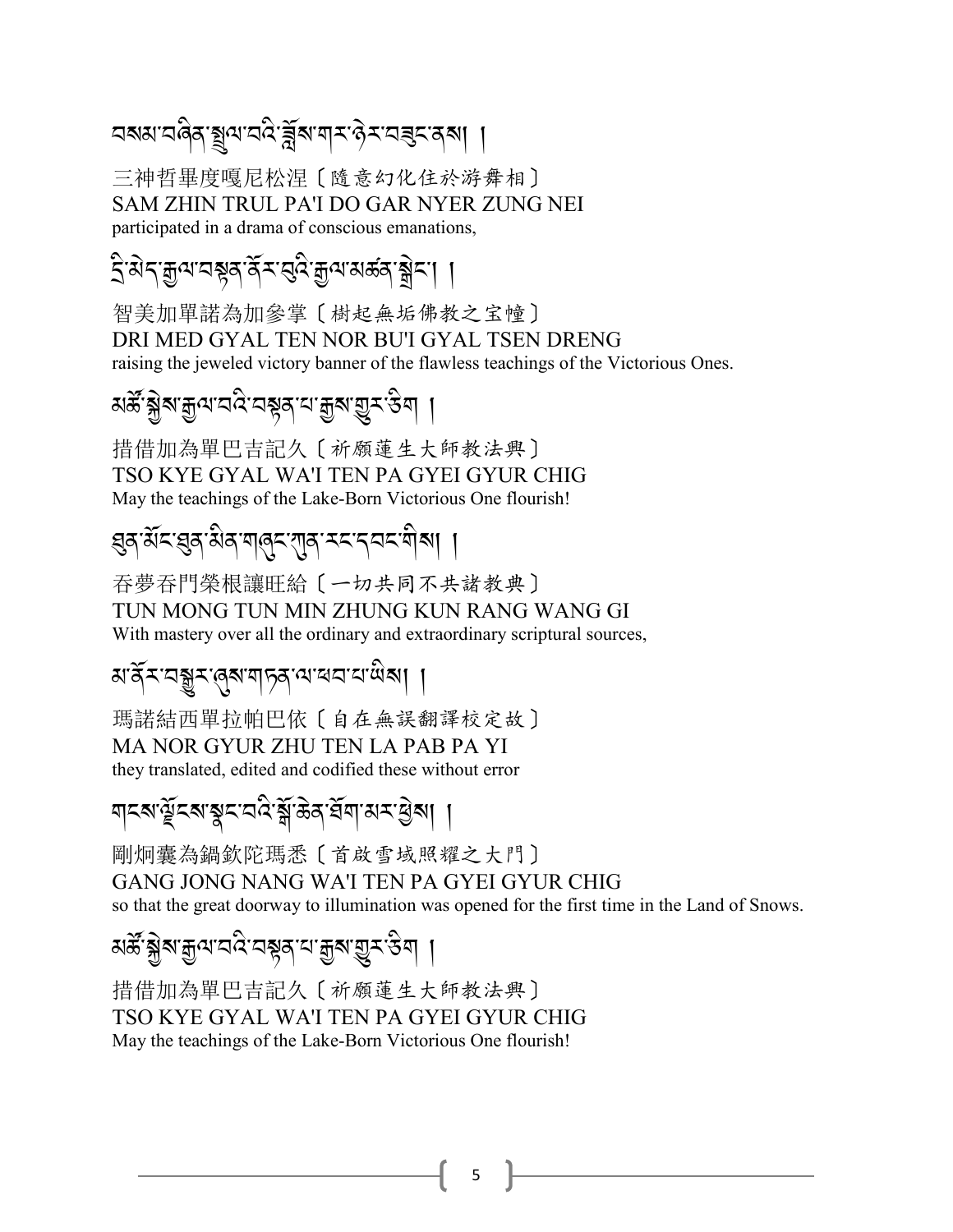### য়৸ৼ৸য়ৼৼয়ৗ৾৴৸৾ঀ৸ঀঀ৸ৼঀ৻৸৻৸৸৸ৼ৻৸৸

嘎桑德悉多當阿結側〔善緣所化眾生實修持〕 KAL ZANG DUL CHEI DO DANG NGAK KYI TSUL Those fortunate ones to be tamed put the methods of sutra and tantra

#### ় কৰা বাৰে বিদ্যালয় বিদ্যালয় বিদ্যালয় বিদ্যালয় বিদ্যালয় বিদ্যালয় বিদ্যালয় বিদ্যালয় বিদ্যালয় বিদ্যালয়<br>বিদ্যালয় বিদ্যালয় বিদ্যালয় বিদ্যালয় বিদ্যালয় বিদ্যালয় বিদ্যালয় বিদ্যালয় বিদ্যালয় বিদ্যালয় বিদ্যালয়

念思林拉善掌摩覺巴〔顯密法義無需隨他轉〕 NYAM SU LEN LA ZHEN DRING MI JOG PAR into practice without having to depend on any other source

## অশ্বৰেন মৰ্যিক আৰু অনিমান্ত্ৰী আৰু মানুষ্টি আৰু বি

嘎當恭巴這為榮根座〔經及注疏諸論皆圓滿〕

KA DANG GONG PA DREL WA'I ZHUNG KUN DZOK

and completely mastered all the main texts containing the words of the Buddha and the great commentaries on their intent.

## য়ড়ৣ৾ৠ৶<sup>য়</sup>৶য়ড়৻ৼড়য়৸ড়য়ৼড়৸

措借加為單巴吉記久〔祈願蓮生大師教法興〕 TSO KYE GYAL WA'I TEN PA GYEI GYUR CHIG May the teachings of the Lake-Born Victorious One flourish!

### <u> বইৰ শৰ্মব বিশ্ব জীৱ</u>ামৰ্ক্ষ ক্ৰম বিৰো ।

定松嘎耶加措欽波拉〔諦語佛教經典大海中〕 DEN SUNG KA YI GYA TSO CHEN PO LA The vast ocean of the Buddha's words that expound the truth

#### बवाऄॅदे ऊॅबाबा़6ेर दॅर बुदे अर्देद वर अङ्बा ।

匝莫秋得諾威翁巴這〔庄嚴甚深法藏如意寶〕 ZAB MO'I CHO TER NOR BU NGON PAR DZEI is enriched by the gemlike treasures of profound teachings,

## अङ्टिक अवाद्य पुल्लक्ष प्राप्तवाद्य प्राप्तविज्ञा ।

多當阿結蘭桑榮德這〔顯宗密宗匯融之妙道〕 DO DANG NGAK KYI LAM ZANG ZUNG DU DREL integrating the noble paths of sutra and tantra.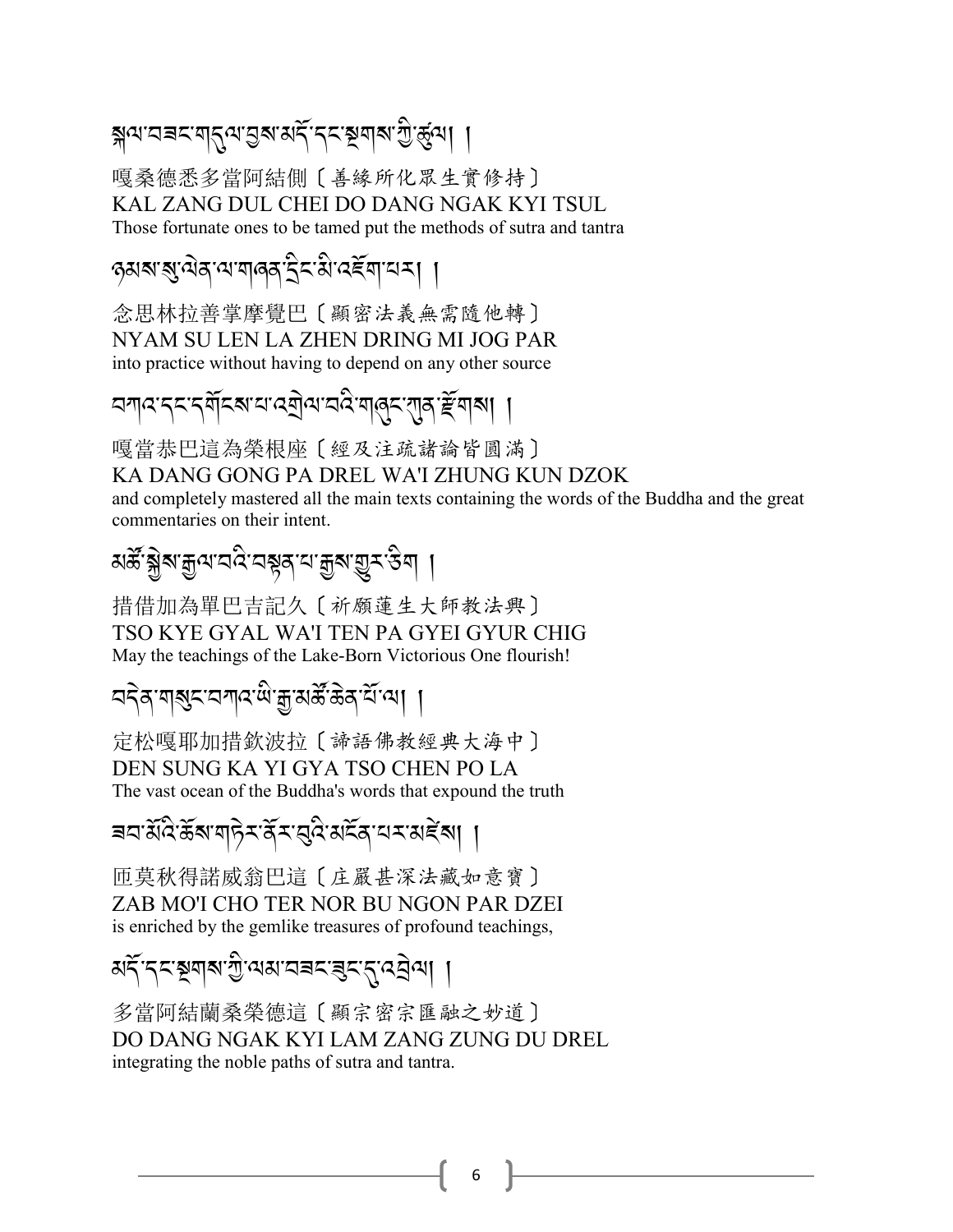# মৰ্স্কৃষ্ট্ৰৰ *মুন'ন'ই* প্ৰস্নীৰ প্ৰশ্ন প্ৰশ্ন প্ৰস্কৃতি প্ৰ

措借加為單巴吉記久〔祈願蓮生大師教法興〕 TSO KYE GRAL WA'I TEN PA GYEI GYUR CHIG May the teachings of the Lake-Born Victorious One flourish!

#### $\frac{1}{2}$  / /  $\frac{1}{2}$  /  $\frac{1}{2}$  /  $\frac{1}{2}$  /  $\frac{1}{2}$  /  $\frac{1}{2}$  /  $\frac{1}{2}$  /  $\frac{1}{2}$  /  $\frac{1}{2}$  /  $\frac{1}{2}$  /  $\frac{1}{2}$  /  $\frac{1}{2}$  /  $\frac{1}{2}$  /  $\frac{1}{2}$  /  $\frac{1}{2}$  /  $\frac{1}{2}$  /  $\frac{1}{2}$  /  $\frac{1}{2}$  /  $\frac$ R .<br>.<br>.

瑪雄薩火堪布覺巴當〔稀奇薩霍堪布之行為〕 MED CHUNG ZA HOR KHEN PO'I CHOK PA DANG The conduct of the superb scholar of Zahor

### মৰ্ক্তৃ<ৰ'মী<'<্ৰ'ৰ'শ্লুৰ'মু<sup>:মি</sup>'শ্লু'ব'শৰ্পিৰা ।

聰美華單樂耶大瓦尼〔無比具德龍樹之見二〕 TSUNG MED PAL DEN LU YI TA WA NYI and the view of the incomparable and glorious Nagarjuna

#### इद्द्य्*वार् युद्धैर् द्व्यज्ञेद्व्युद्*ध्याक्षुब्राञ्चन्ना J ,

榮這結畢嘎卓夏吉大〔欽定雙融傳承之教規〕 ZUNG DREL GYUD PA'I KA SOL CHAG GYEI TAB are sealed together to form an integrated oral tradition.

# মৰ্স্ক্ৰন্থীৰ শ্ৰীৰ প্ৰাপ্ত বৰ্ষ্ণ প্ৰাপ্ত বিষ্ণু প্ৰকল্প বিষ্ণু প্ৰতি প্ৰতি প্ৰতি কৰি প্ৰতি কৰি প্ৰতি কৰি প্ৰ<br>মাৰ্কি প্ৰতি কৰি প্ৰতি কৰি প্ৰতি কৰি প্ৰতি কৰি প্ৰতি কৰি প্ৰতি কৰি প্ৰতি কৰি প্ৰতি কৰি প্ৰতি কৰি প্ৰতি কৰি প্ৰ

措借加為單巴吉記久〔祈願蓮生大師教法興〕 TSO KYE GYAL WA'I TEN PA GYEI GYUR CHIG May the teachings of the Lake-Born Victorious One flourish!

# ৰবৰ্:প্ৰবৰ্ম স্পৰ্ট, পৰি প্ৰাপ্ত সম্পৰ্ক প্ৰাপ্ত স্পৰ্ট, পৰি প্ৰাপ্ত স্পৰ্ট, পৰি প্ৰাপ্ত স্পৰ্ট, পৰি প্ৰাপ্ত স<br>ৰাজ্য স্পৰ্ট, পৰি প্ৰাপ্ত স্পৰ্ট, পৰি প্ৰাপ্ত স্পৰ্ট, পৰি প্ৰাপ্ত স্পৰ্ট, পৰি প্ৰাপ্ত স্পৰ্ট, পৰি প্ৰাপ্ত স্পৰ

薩莫囊結得森恭畢結〔甚深內續三部密意髓〕 SAB MO NANG GYUD DE SUM GONG PA'I CHUD The vital essence of enlightened intent, the three profound categories of tantra,

### *,/- 3* A*/- 3/- %\$- \$?%- 2:* A*- =3- 3(* R*\$- /?*,-,-

吞門曼阿桑為蘭巧尼〔依靠不共竅訣勝密道〕 TUN MIN MEN NGAK SANG WA'I LAM CHOG NEI is extraordinary and intimate advice, the sublime and secret path,

7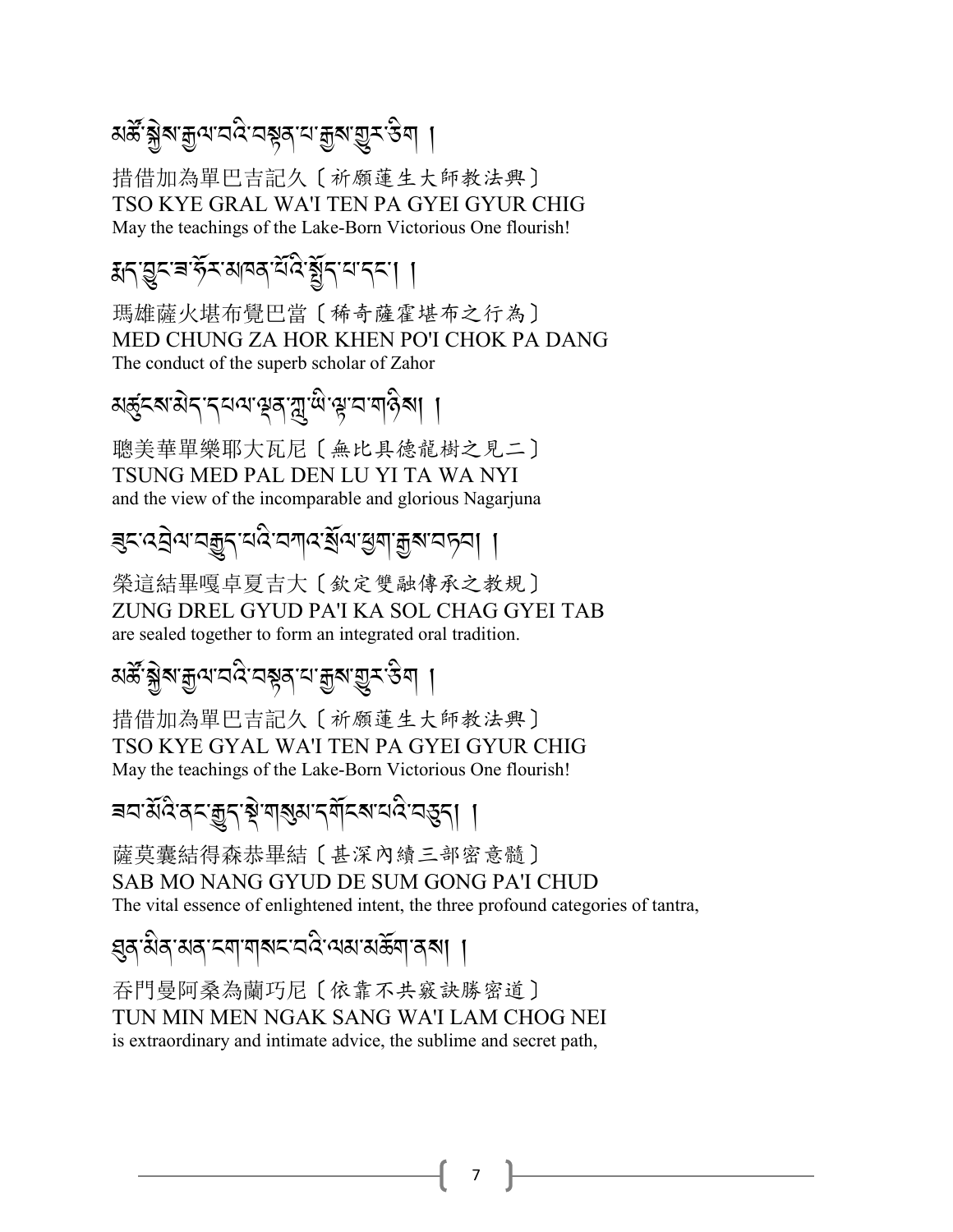### বহন থৰা ভূপান্ধীৰ মাৰ্বিৰ প্ৰত্যাপ্ৰয়ে প্ৰব্ৰহা ।

假里秋格協畢哦擦巴〔成就虹身法身極希奇〕 JA LU CHO KUR SHEK PA'I NGO TSAR BAR out of which blazes the marvel of rainbow body, the attainment of Dharmakaya.

### *য়ড়ৣ৾ৠ৶৾৾*ৠ৸৸ৢ৸৻৸৸ড়৸ৼঢ়৸ড়৸ৼ৻ড়৸

措借加為單巴吉記久〔祈願蓮生大師教法興〕 TSO KYE GYAL WA'I TEN PA GYEI GYUR CHIG May the teachings of the Lake-Born Victorious One flourish!

### 

饒降耶吹恰達哲得加〔浩瀚寂猛遍主八修部〕 RAB JAM ZHI TRO'I KHYAB DAG DRUB DE GYED

The sovereign lords of the entire vast array of peaceful and wrathful deities are those of the eight categories of sadhana practice,

### <u> বশ্ববেব ইন্মুপ্ৰইন ইয়ে ইন্নে ইন্নে ব্ৰহ্ব বৰ্ত্ত ।</u>

嘎瓦熱真所所恭結當〔秉承持明各自心要法〕 KA BAB RIG DZIN SO SO'I GONG CHUD DANG the lineages of which fell to the eight rigdzins and became their minds' essence.

### য়ৣঀ৾৻ৼ৾ৼ৶ৼৗৼৢৼৢ৻ৼৢৼৢ৻ৼ৸৻৸৻৸৻৸৻৸৻৸৻৸৻

根笛巴莫嘎卓結德目〔總集匯於蓮師一教規〕

#### KUN DU PADMA'I KA SOL CHIG TU KHYIL

These transmissions, along with the lineage of Padma that combines them all, comprise a single tradition.

### য়ৼৄ<sub>৻</sub>ৠ৶য়৸<sub>৸</sub>ৼ৻ৼ৸ৼ৸ৼ৸ৼ৸ৼ৸ৼ৸

措借加為單巴吉記久〔祈願蓮生大師教法興〕 TSO KYE GYAL WA'I TEN PA GYEI GYUR CHIG May the teachings of the Lake-Born victorious One flourish!

#### ক্সু:বহ:ওব্ৰৰ:প্ৰ:ৰাৰহ:ইন্মৰ,ব্ৰৱা.ব.ডু। ।

結當哲為桑阿貼巴切〔因果顯宗密宗廣大乘〕 GYU DANG DREI BU SANG NGAK TEG PA CHE The approach based on causes and the supreme Secret Mantrayana based on results,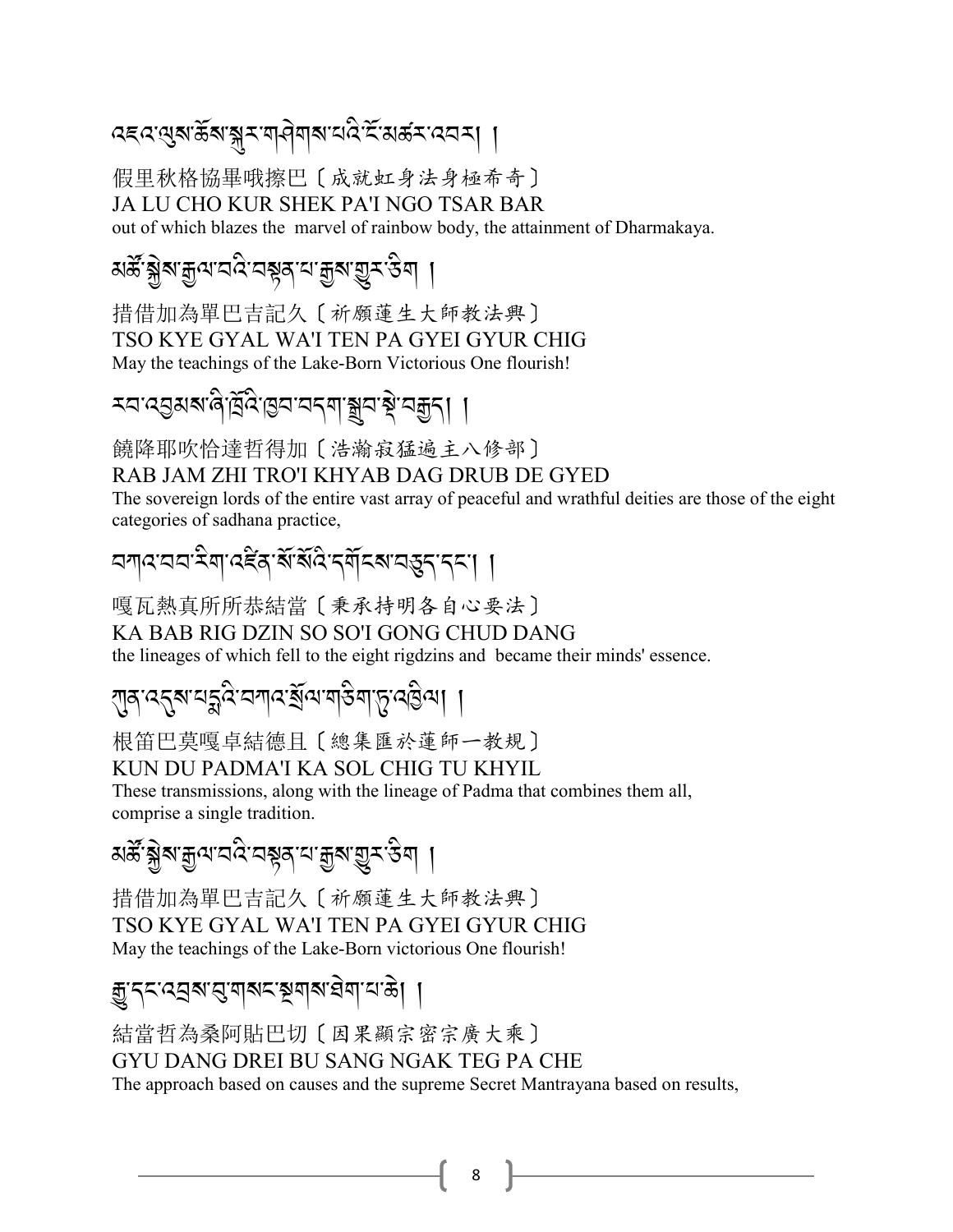### क्टलबार् राहेबाददेवानकुरायदेख्या ।

蒼拉瑪諾熱真結畢龍〔圓滿無誤持明傳承教〕 TSANG LA MA NOR RIG DZIN GYUD PA'I LUNG complete and without error, are the spiritual transmission of the lineage of rigdzins,

## *ह* শীব ৰেন্ম গ্ৰীৰ্ট্ৰ্ন স্কুৰ্ন্ম ব্ৰান্ম। ।

紮給沙結卓郎陀雷瓦〔空行加持暖氣未消散〕 DA KI'I ZHAL GYI DROD LANG TO LE WA the warm, steamy breath from the mouths of the dakinis.

## *য়ড়ৣ৾ৠ৶৾৾*ৠ৸৸ৢ৸ৢ৻৸ড়৾ৼ৸৸৸৸ৢৼ৻ড়৸

措借加為單巴吉記久〔祈願蓮生大師教法興〕 TSO KYE GYAL WA'I TEN PA GYEI GYUR CHIG May the teachings of the Lake-Born Victorious One flourish!

# ट्सं दे उकर यो दर्यादब देव वहन है दे वहना ।

多傑羌格恭敦德資結〔金剛持之密意甘露要〕 DOR JE CHANG GI GONG DON DUD TSI'I CHUD The essence of nectar, the ultimate meaning intended by Vajradhara,

#### ॴॺॺॱॺॖॣय़ॱऄॖॱय़ढ़ऀॱढ़ॺॱढ़ॺॱॺॢॺॱॸॣॱय़क़ॗॸ<u>ॖ</u>ऻ

課珠協為沙尼年德結〔無數成就口耳相傳授〕 KHEI DRUB CHE WA'I ZHAL NEI NYEN DU GYUD has been transmitted in and oral lineage from mouth to ear by millions of learned siddhas,

#### हॅयायोद्दयवेददव्यद्यायत्रुदया ।

多給安畢讓索瑪拉巴〔未被惡劣尋思臆造染〕 TOG GE NGEN PA'I RANG ZO MA LED PA uncorrupted by the fabrications of mean-spirited pedantry.

## *য়ড়ৣ৾ৠ৶<sup>ড়</sup>৸*য়ড়৻য়ড়য়৸য়ঀয়৸ড়৸য়৾

措借加為單巴吉記久〔祈願蓮生大師教法興〕 TSO KYE GYAL WA'I TEN PA GYEI GYUR CHIG May the teachings of the Lake-Born Victorious One flourish!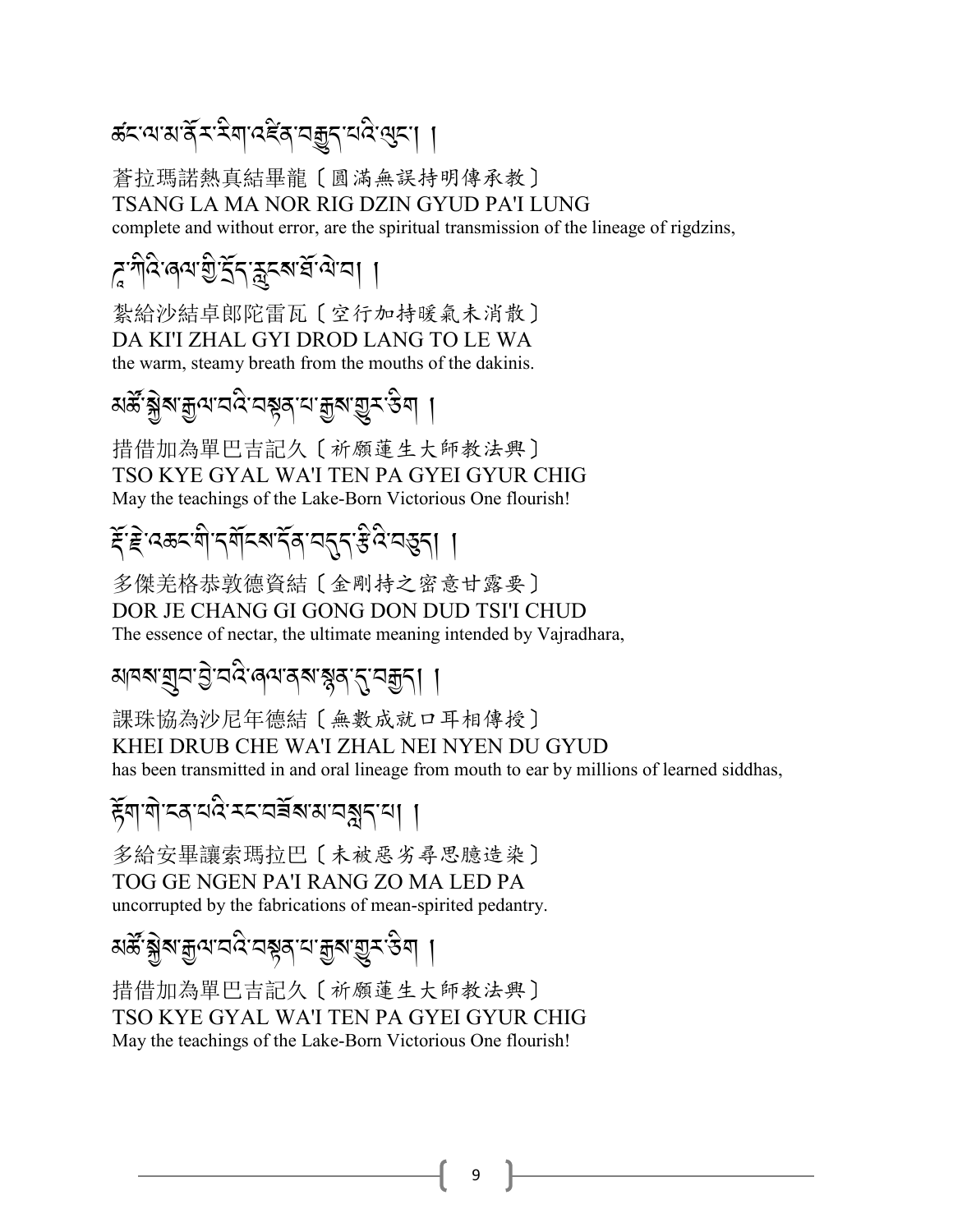### য়য়ৼ৻ড়ৼ৻ঀৄৼ৻ৼঀড়৻য়য়৸৻৻য়৻ড়৻য়ঢ়ঢ়য়৻৸

色讓諾為吉畢雲借江〔嚴寶黃金為償作勾召〕 SER ZHING NOR BU'I TREI PA'I YON GYI KYANG Not even a field of gold studded with gems could

<u> ঝক্ৰ্যালৰ পৰি আৰু প্ৰতিষ্ঠালৰ পৰি বিভিন্ন পৰি পৰি বিভিন্ন পৰি বিভিন্ন পৰি বিভিন্ন পৰি বিভিন্ন পৰি বিভিন্ন পৰি</u>

莫格央結卡卓圖作巧〔無法得之空行心藏法〕 MI GUK YING KYI KHAN DRO'I TUK DZOD CHO buy the Dharma, the heart treasure of the dakinis of basic space

#### ন্দ্ৰ অৰুষ্টিৰ স্বাস্থ্য সম্পৰ্ক বিদ্যালয়।

則威吉就嘎瓦擴納贊〔慈憫唯傳隨學具緣者〕 TSE WEI JEI JUG KAL PA KHO NAR TRAM which is lovingly revealed by them only to the fortunate.

## য়ড়ৣ৾*ৠ৶৾৾*ৠ৸য়ড়৻ৼঢ়ড়য়ৼঢ়ড়৻য়৾ড়৸ঢ়৸

措借加為單巴吉記久〔祈願蓮生大師教法興〕 TSO KEY GYAL WA'I TEN PA GYEI GYUR CHIG May the teachings of the Lake-Born Victorious One flourish!

#### ইর্দ্রশান্ত্রমান্বাঘাইজ্ঞা এরমানা ।

哦沃嘎匿達畢耶西拉〔本體本來清淨智慧中〕 NGO WO KA NEI DAG PA'I YE SHE LA Within the essence of being, originally pure timeless awareness,

≍< ঘণ্ডৰ উপরায়ন ঘণ্ড মাধ্যমন মা ।

讓神倫借哲畢當夏威〔顯現自性自成力現故〕 RANG ZHIN LUN GYI DRUB PA'I DANG SHAR WEI the nature of being arises as spontaneously present radiance.

## <u>ন</u>ুৰ স্ক্ৰীম'ৰ্মমান্ম'ন্নৰ মানৱি দ্ৰীৰাম'ন'ক্ৰ। ।

輪袞森里笛畢作巴切〔超離盲修心之大圓滿〕 LUN GOM SEM LEI DEI PA'I DZOK PA CHE Great perfection goes beyond a fool's meditation based on ordinary mind.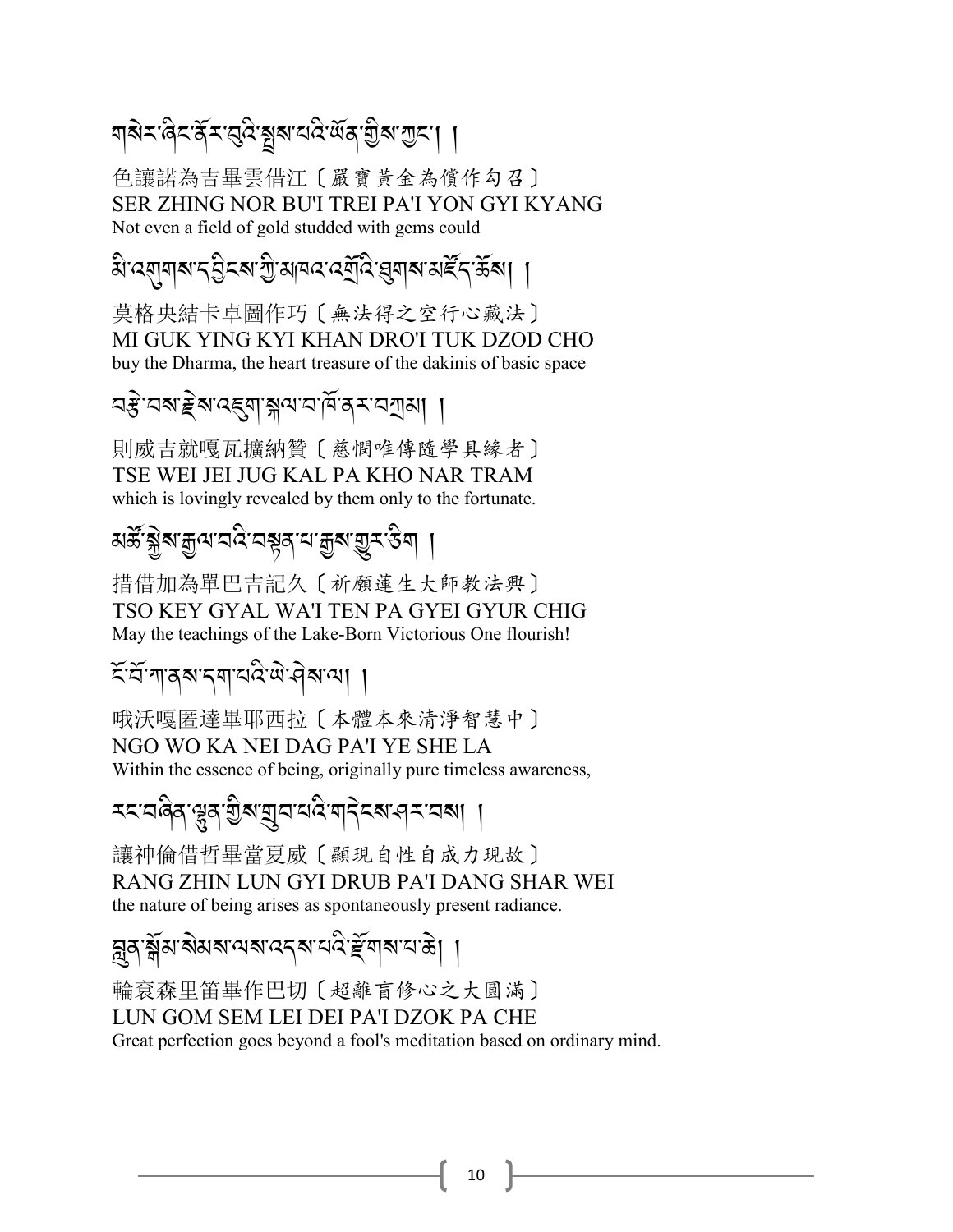### *য়ড়ৣ৾ৠ৶<sup>ড়</sup>৸*য়ড়৻য়ড়য়৸য়৸য়৸ড়৸৸

措借加為單巴吉記久〔祈願蓮生大師教法興〕 TSO KYE GYAL WA'I TEN PA GYEI GYUR CHIG May the teachings of the Lake-Born Victorious One flourish!

### *थॅन* सेन युवाब रेमलेव वदे नसेवाब वाहन लेवा

哟美肖熱仁畢摩大秀〔遠離偏袒耽著有無緣〕 YOD MED CHOK RER ZHEN PA'I MIK TED ZHIG Any focus of attention that fixates on either extreme, existence or nonexistence,

### अवरादद्देवायायदित्द्देवाञ्चरबात्रयवबासुरा ।

塔怎大為怎當中涅雄〔徹底根除邊見執著法〕 TAR DZIN TA WA'I DZIN TANG DRUNG NEI CHUNG is undermined; any way in which one holds a view that adheres to limitations is uprooted.

### <u> ଘd.লথা বের এপ্রিই (ইংরিং, প্রব্রি</u>।

日蘭哲為囊東榮德結〔基道果三現空皆雙運〕 ZHI LAM DREI BU NANG TONG ZUNG DU JUG Ground, path and fruition are the primordial union of form and emptiness.

#### য়ৼৄ<sub>৻</sub>ৠ৶য়৸<sub>৸</sub>ৼ৻ৼ৸ড়৸৸য়৸ড়৸ড়৸

措借加為單巴吉記久〔祈願蓮生大師教法興〕 TSO KYE GYAL WA'I TEN PA GYEI GYUR CHIG May the teachings of the Lake-Born Victorious One flourish!

### 

笛森加為恭巴塔圖敦〔三世佛陀究竟之意趣〕 DU SUM GYAL WA'I GONG PA TAR TUG DON The consummate and ultimate meaning intended by Victorious Ones of the three times

#### 

薩是珠札哦薩笛瑪悉〔寂離戲光明無為法〕 ZAB ZHI TRO DRAL OD SAL DU MA CHEI is profound peace, free of elaboration, utterly lucid and uncompounded.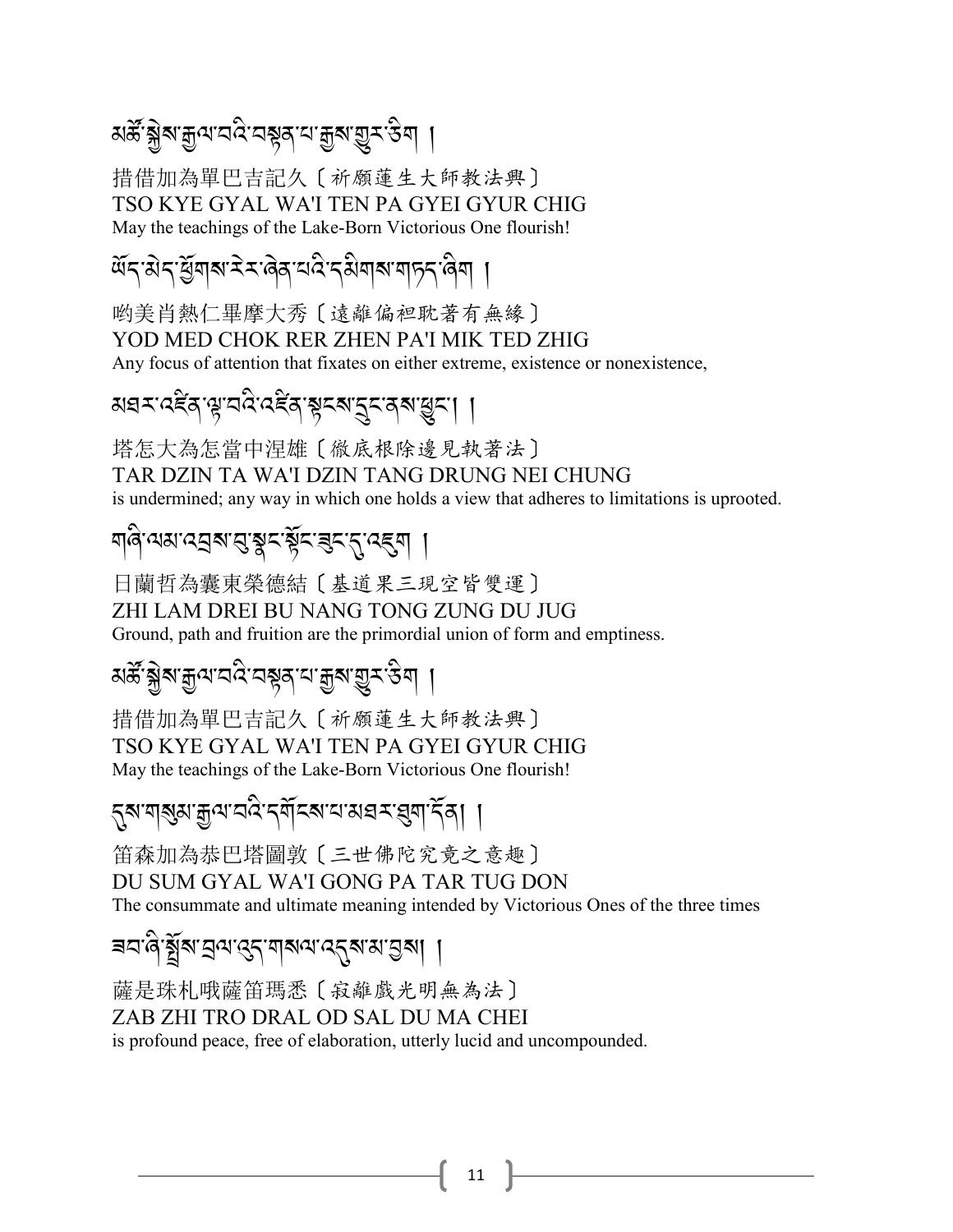### 

熱東莫些多傑哲畢塔〔覺空不壞金剛之宗派〕 RIG TONG ME SHIK DOR JE DRUB PA'I TA

This is the union in intrinsic awareness and emptiness, the doctrine of the indestructible vajra.

#### *য়ড়ৣ৾ৠ৶৾৾*৶৻য়<sub>৸</sub><br>প<sub>্</sub>পৃথিপ্ৰাপ্ত প্ৰাণ্ট প্ৰাণ্ট প্ৰা

措借加為單巴吉記久〔祈願蓮生大師教法興〕 TSO KYE GYAL WA'I TEN PA GYEI GYUR CHIG May the teachings of the Lake-Born Victorious One flourish!

### अद्दुर्धेबायायुदयोञ्चेवायवैयाबानेदा ।

芒德突巴龍格真車箱〔多聞教法濃雲極密布〕 MANG DU TO PA LUNG GI TRIN TRIK SHING The clouds of spiritual transmission gather as extensive teachings are heard.

### <u> লর্হনে:भूजाउँ प्रथा दुर्गायादुर्गे संविद्ययन्।</u> ।

帕若鍋覺熱比洛常巴〔摧毀邪道正理閃電現〕 PA ROL GOL JOM RIG PA'I LOG TRENG BAR The lightning chain of intrinsic awareness flashes and overcomes the challenges of opponents.

### अव द्यायावद ग्रु वद्गद् <del>है</del> श्लेद वा श्वेत्रा ।

門阿納結德哲釀拉森〔竅訣精要甘露融入心〕 MEN NGAK NED KYI DUD TSI NYING LA SIM The nectar of the key points of intimate advice refreshes the heart.

### য়ড়<u>ॖॷ</u>ॕॷॵय़ऀॷॎॾऻॷॳॷॴख़ॷॎऻ

措借加為單巴吉記久〔祈願蓮生大師教法興〕 TSO KYE GYAL WA'I TEN PA GYEI GYUR CHIG May the teachings of the Lake-Born Victorious One flourish!

#### ह्मद्भुद्रालार्फे <sup>क्षा</sup>यादे यात्रादायस्य ।।

瑪雄阿德喲給桑蓝涅〔經勝阿底喲嘎之捷徑〕 MED CHUNG A TI YO GA'I SANG LAM NEI Through the secret path of superb atiyoga,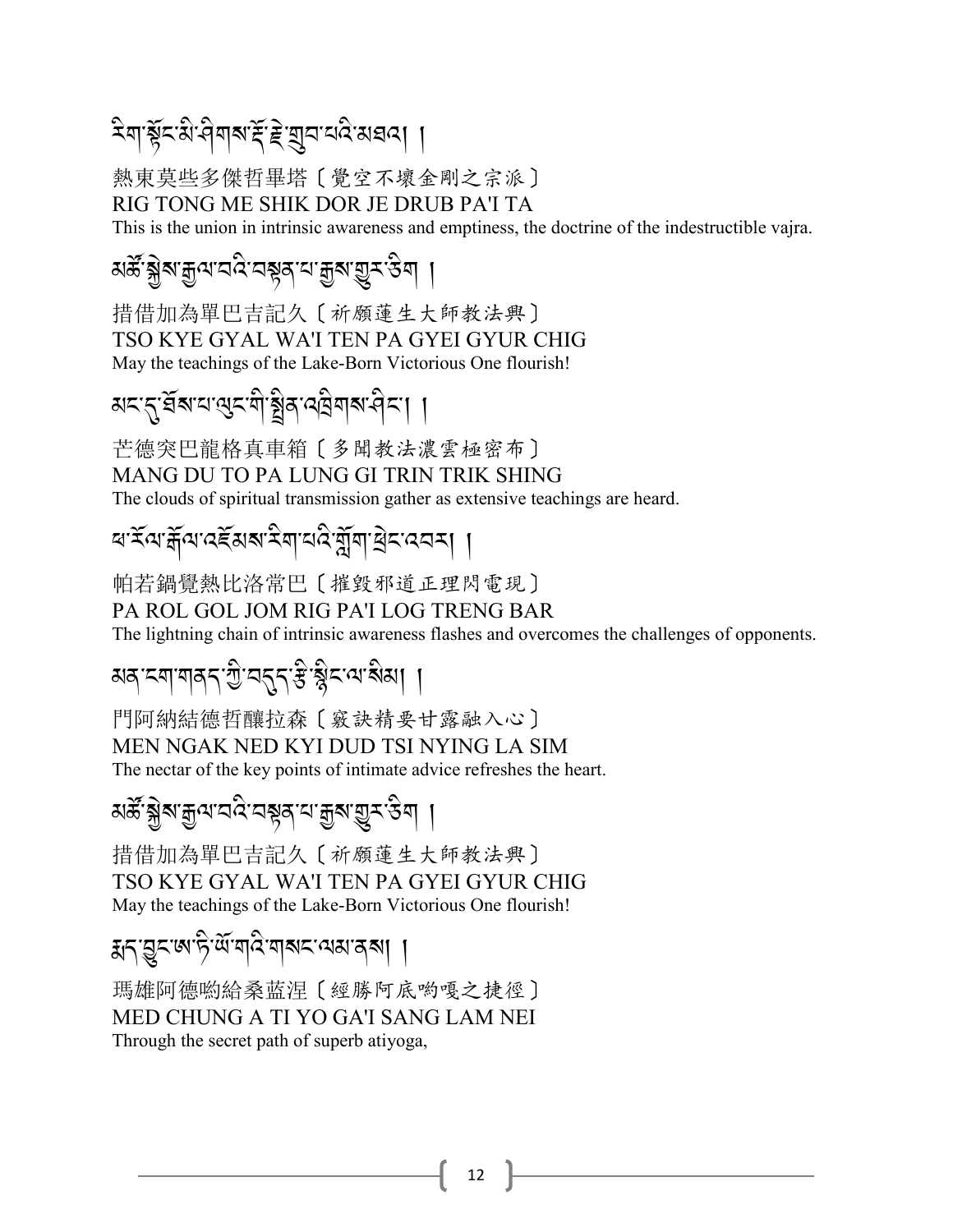### ম'থ্ৰুম'ক্ৰুণ'ম'গ্ৰাব'খ্ৰী'নীম'ক্লা ।

瑪里加瓦根結耶西格〔成就一切佛陀智慧身〕 MA LU GYAL WA KUN GYI YE SHE KU the embodiment of timeless awareness of all Victorious Ones without exception

४ अर्था उद्यादयवाद् इराय्य अधि ।

恰達間華多傑日哲巴〔遍主勝妙文殊金剛尊〕 KHYAB DAG JAM PAL DOR JER RAB DRUB PA is totally embodied as the sovereign lord Manjushri Vajra.

### *য়ড়ৣ৾ৠ৶৾৾*ৠ৸৸ৢ৸ৢ৻৸ড়৾ৼ৸৸৸৸ৢৼ৻ড়৸

措借加為單巴吉記久〔祈願蓮生大師教法興〕 TSO DYE GYAL WA'I TEN PA GYEI GYUR CHIG May the teachings of the Lake-Born Victorious One flourish!

### 

央達擦瑪森結阿若依〔依靠真實三量大吼聲〕 YANG DAG TSED MA SUM GYI NGA RO YI The roar of the three authentic standards of correct reasoning

#### ৠৢ<sup>੶</sup>৲য়য়<sup>੶ঽ৾</sup>ॱ৲য়য়ৼড়ৢয়য়৸৸ৼয়য়৸৸ৼ৻৴৸

大曼熱達措南札雜巴〔令住劣見群獸皆驚怖〕 TA MEN RI DAK TSOK NAM TRAB DZED PA terrifies the droves of lesser animals who hold inferior views,

*ঽ৾*ॺऻ*য়ড়*৶ৼড়ঢ়ড়৻ড়৸ড়ৼঢ়ড়৻ৼয়ৼঢ়ঢ়ঢ়ঢ়ড়ড়৸

特巧桑給札央薩森恰〔勝乘獅子妙音遍三地〕 TEG CHOG SENG GE'I DRA YANG SA SUM KHYAB as the melodious sound of the lion of the supreme approach pervades the three planes of existence.

## য়ৼৄ<sub>৻</sub>ৠ৶য়৾৸<sub>৸</sub>ৼ৸ৼ৸ৼ৸ৼ৸ৼ৸ৼ৸

措借加為單巴吉記久 [ 祈願蓮生大師教法興] TSO KYE GYAL WA'I TEN PA GYEI GYUR CHIG May the teachings of the Lake-Born Victorious One flourish!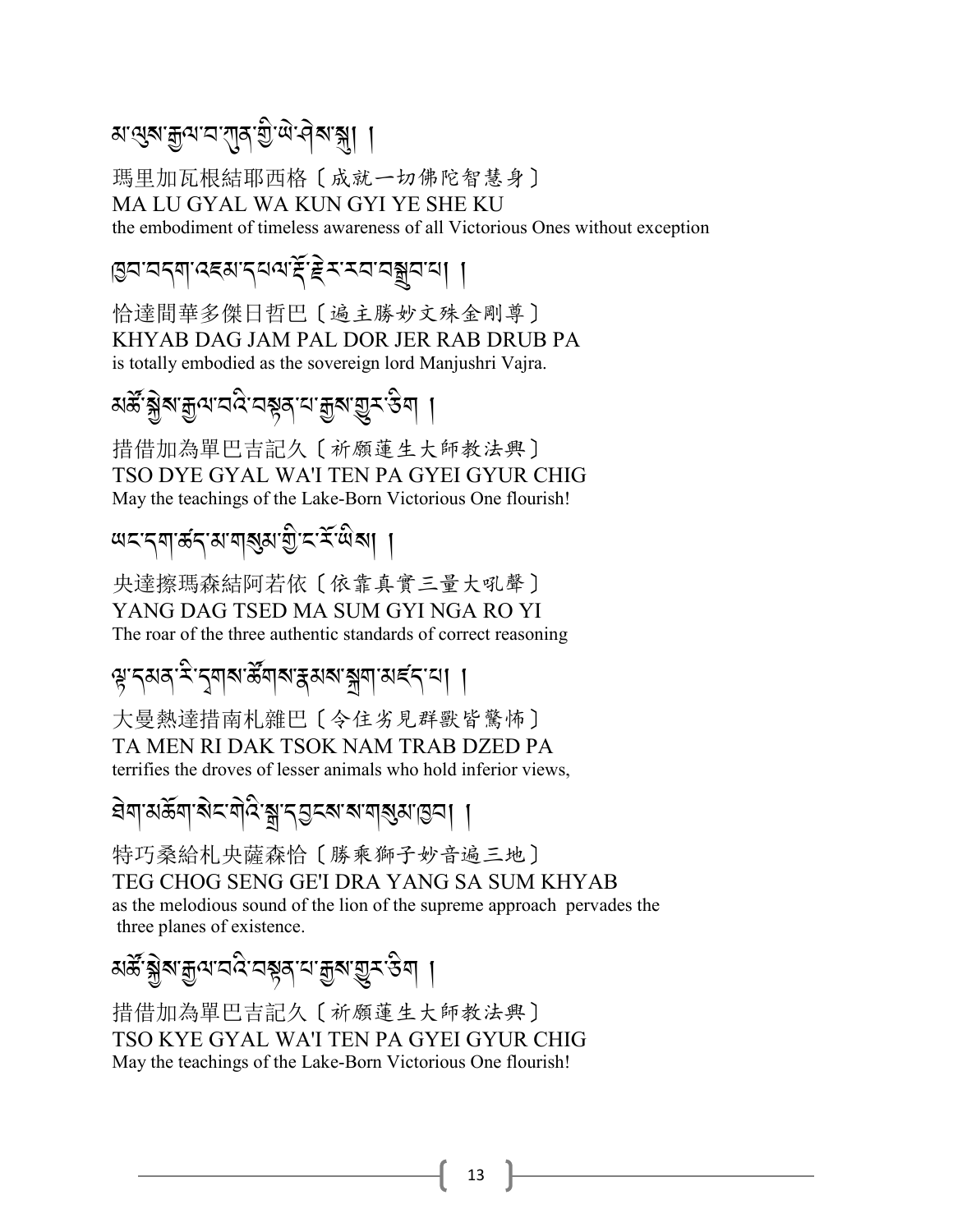### ক্ৰুন'নম্বন'ৰ্অনৰ'ৰ্ছ'ৰ্মৰ'নেই'ৰ্মৰ'নৰন'ষ্টমা ।

加單庸思作畢古桑再〔佛法圓滿妙衣之頂端〕 GYAL TEN YONG SU DZOK PA'I GO ZANG TSER Above the brocade banner of the completely perfect teachings of the Victorious One,

#### देन गबवाई हे ब्लैट येंदे से गुराबर्दे बाया ।

哦薩多傑釀波多則巴〔光明金剛藏之頂珠嚴〕 OD SAL DOR JE NYING PO'I TOG DZEI PA the vajra heart essence of utter lucidity makes a lovely pinnacle.

#### *ୱି*ଁସାঝ'ঝঝ'ক্কম'ঘম'ক্কুন'যক্তি মন্ত্ৰী । ।

巧里南巴加為加參陀〔勝伏諸方佛幢高耸豎〕 CHOK LEI NAM PAR GYAL WA'I GYAL TSEN TO This is a lofty victory banner triumphant in every direction.

### য়ড়ৣ৾*ৠ৶৾৾*ৠ৸য়ড়৻ৼঢ়ড়য়ৼঢ়ড়৻য়৾ড়৸ঢ়৸

措借加為單巴吉記久〔祈願蓮生大師教法興〕 TSO KYE GYAL WA'I TEN PA GYEI GYUR CHIG May the teachings of the Lake-Born Victorious One flourish!

#### ଘব্যার্থবাৰ বিৰোধ উন্নট বিধা ।

達所當涅卓瓦結哲德〔我等今至眾生未空際〕 DAG SOK DENG NEI DRO WA JA SID DU From this time onward, as long as there are beings,

### 

單當單畢釀波庸作巴〔一切圓滿教法及精華〕 TEN DANG TEN PA'I NYING PO YONG DZOK PA in all realms throughout space I and others will follow, preserve and propagate

#### <u> अवदाबदालेदात्तदद्देवाङ्गेदाञ्चेत्रायाले।</u> ।

卡恰讓德怎炯貝瓦依〔於遍虛空刹中持護增〕 KHA KHYAB ZHING DU DZIN KYONG PEL WA YI these teachings and their completely perfect essence.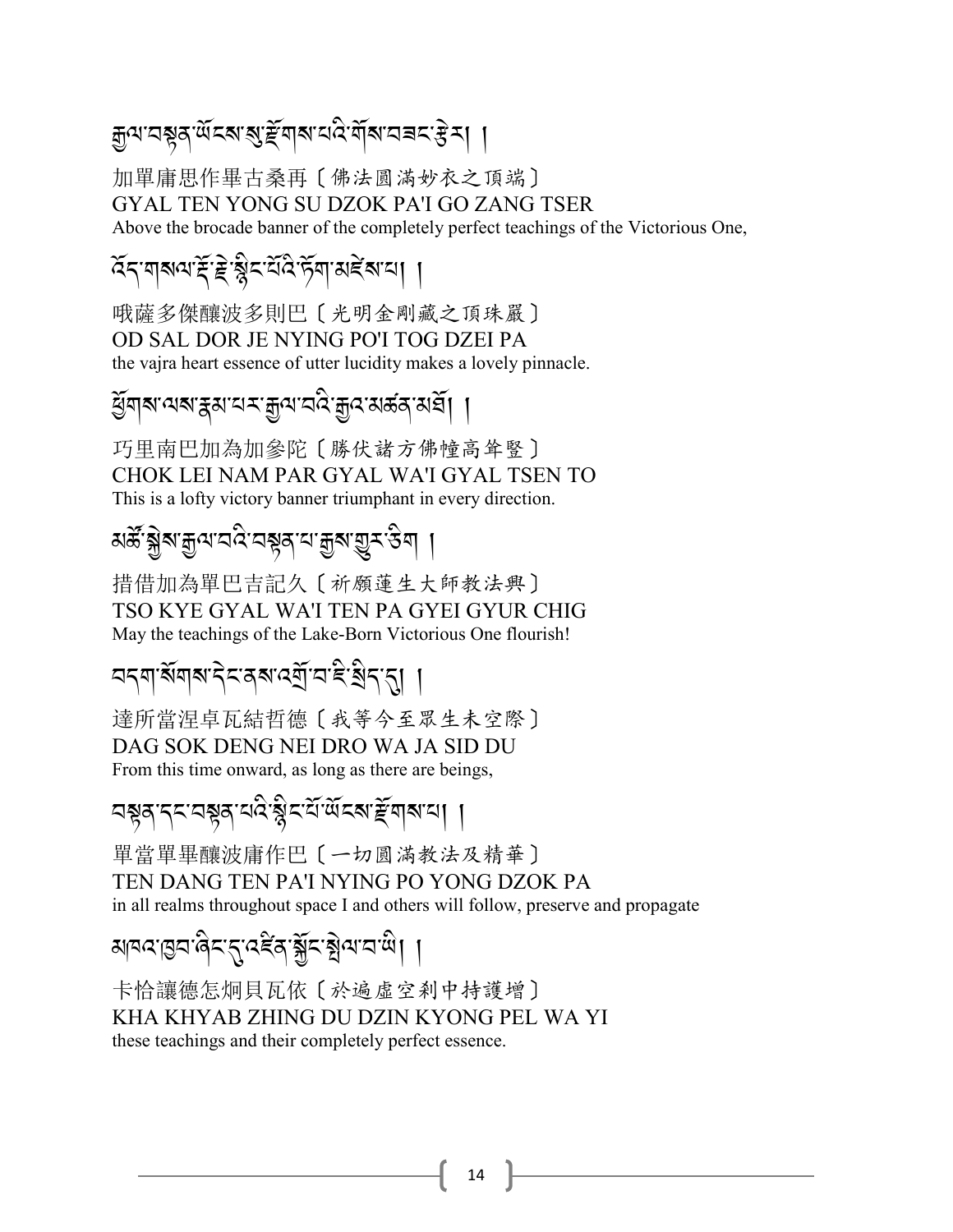#### মৰ্স্ক্ৰিষ্ট্ৰ ক্ষুণ্ম বৰ্ষ্ণ প্ৰমানী সম্ভূষ্ক প্ৰা  $\overline{\phantom{a}}$

措借加為單巴吉記久〔祈願蓮生大師教法興〕 TSO KYE GYAL WA'I TEN PA GYEI GYUR CHIG May the teachings of the Lake-Born Victorious One flourish!

#### মৰ্দ্দিৰ সামৰা বৰ্ত্তৰ ব্ৰিতা বিদ্ৰোপন কৰি সম্পৰ্ক  $\overline{\phantom{a}}$

多納課怎這畢南塔結〔總之依於賢智聖事迹〕 DOR NA KHEI TSUN DRUB PA'I NAM TAR GYI In brief, through the life examples of learned, venerable and accomplished masters,

#### ক্কুন্মসম্পৰ্কে: <u>ম</u>্লব্ৰাৰম্পৰা বিভিন্ন প্ৰদ্ৰব্ J ,

加單貝為趁里卡恰畢〔弘法事業周遍虛空界〕 GYAL TEN PEL WA'I TRIN LEI KHA KHYAB PA'I may those who spread the teachings of the Victorious Ones enact enlightened activity throughout space.

#### *2*!*/- :6*B */- .3- 0?- ?- g* J*%- ;* R*%?- \$%- /?*,-,

單怎單比薩當庸剛涅〔持教大德遍布世間界〕 TEN DZIN DAM PEI SA TENG YONG GANG NEI May these holy masters who uphold the teachings completely cover the surface of the earth.

# মৰ্স্কৃষ্ট্ৰৰ *মুন'ন'ই* প্ৰস্নীৰ প্ৰশ্ন প্ৰশ্ন প্ৰস্কৃতি প্ৰ

措借加為單巴吉記久〔祈願蓮生大師教法興〕 TSO KYE GYAL WA'I TEN PA GYEI GYUR CHIG May the teachings of the Lake-Born Victorious One flourish!

#### ক্ষা প্ৰব্ৰাস্ত্ৰীয়ে স্কুল্কা প্ৰব্ৰাস্থিত পৰিৱেশী<br>বিশিষ্টি সম্পৰ্কা প্ৰব্ৰাপনী ,

華單拉咪格才熱單江〔具德上師長久住世間〕 PAL DEN LA MA'I KU TSE RAB TEN CHING May the lives of glorious lamas be long,

# বষ্ণুব্<sup>,</sup>ঘণ্ড্,স্ট্রিপ্নব্দ্মামহ্রে গ্রহ্ম্বন্দ্র্য গ্রহ্ম্ব। ।

單畢欣達阿燙達瓦依〔教法施主福祿極廣茂〕 TEN PA'I JIN DAG NGA TANG DAR WA YI and may the wealth and power of benefactors of the teachings increase